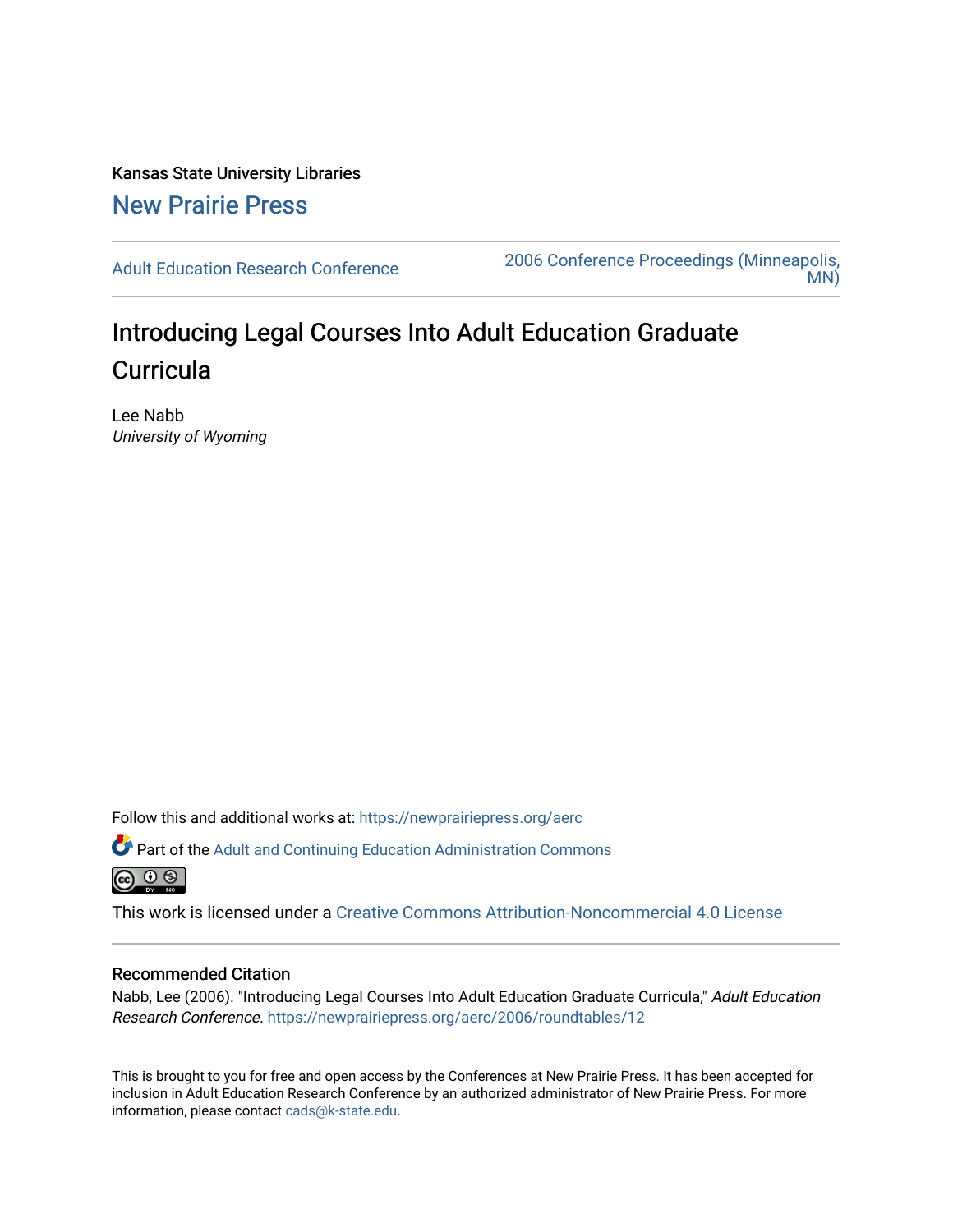## **Introducing Legal Courses Into Adult Education Graduate Curricula**

Lee Nabb University of Wyoming

**Abstract:** This paper discusses research concerning the argument for the introduction of legal training into adult education graduate curricula.

Legal issues permeate the field of adult education in the United States. Virtually every area of adult education has been, and is currently, touched by the law in some way. More knowledge in various areas of law would undoubtedly benefit field practitioners and adult learners in manifold situations. Unfortunately, legal training has not made its way from use in the general field to inclusion in graduate adult education programs. This paper discusses ongoing research that supports the argument for including legal training in graduate adult education programs in the United States.

 Defined in the broadest of terms, law and adult education have substantial commonalities and nexuses that demonstrate need and potential for more abundant and symbiotic connections. Commonalities between the two entities include that both law and adult education have been essential parts of the United States since before the Country's official inception. Each also currently permeates society and continues to be used for myriad purposes from maintaining the status quo to promoting social change. Moreover, both entities are imperfect and subject to causing certain inequities. For instance, parts of both entities are guilty of promoting and perpetuating the dominant culture at the expense of other culture and class groups. Law effects this undesirable result by promoting certain classes of individuals to lawmaking positions who then enact or affect the enacting of laws that promote, or at least coincide with, their personal agendas, preferences, and lifestyles. Adult education effects these results by much the same means. More formal kinds of adult education cater to the values of the dominant culture and reward those who adhere to them, while excluding disadvantaged groups through the perpetuation of physical and practical barriers as well as social conditioning and the lack of relevant (from the perspective of the disadvantaged) program subject matter.

 The similarities between law and adult education discussed above transform into more of a kinship when combined with other pertinent connections. One of these connections is that legal education has always been, and continues to be, a part of adult education in the United States. Formal and informal adult education methods were used to advance political, civic, and practical legal education which was instrumental in effecting early political and civic stability, emancipation and the Bill of Rights, women's suffrage, Americanization, the labor movement, and the civil rights movement. Adult education involving civic and democratic awareness and action, in which law is inherent, has been promoted and actuated by such notable adult educators as Benjamin Franklin, Thomas Jefferson, George Washington, Jane Adams, Susan B. Anthony, Eduard Lindeman, John Dewey, and Myles Horton to name only a few; and world renowned adult educator Paulo Freire, who saw adult education as a political endeavor (in company with such educators as Phyllis Cunningham, Myles Horton, and Jack Mezirow), was trained as a lawyer prior to beginning his remarkable adult education activities. Today "influencing public policy to effect social and economic justice and to engage full citizenship involvement" may be considered " a central task of adult education" (Lander, 2004, p. 83), and adult education faculty,

526